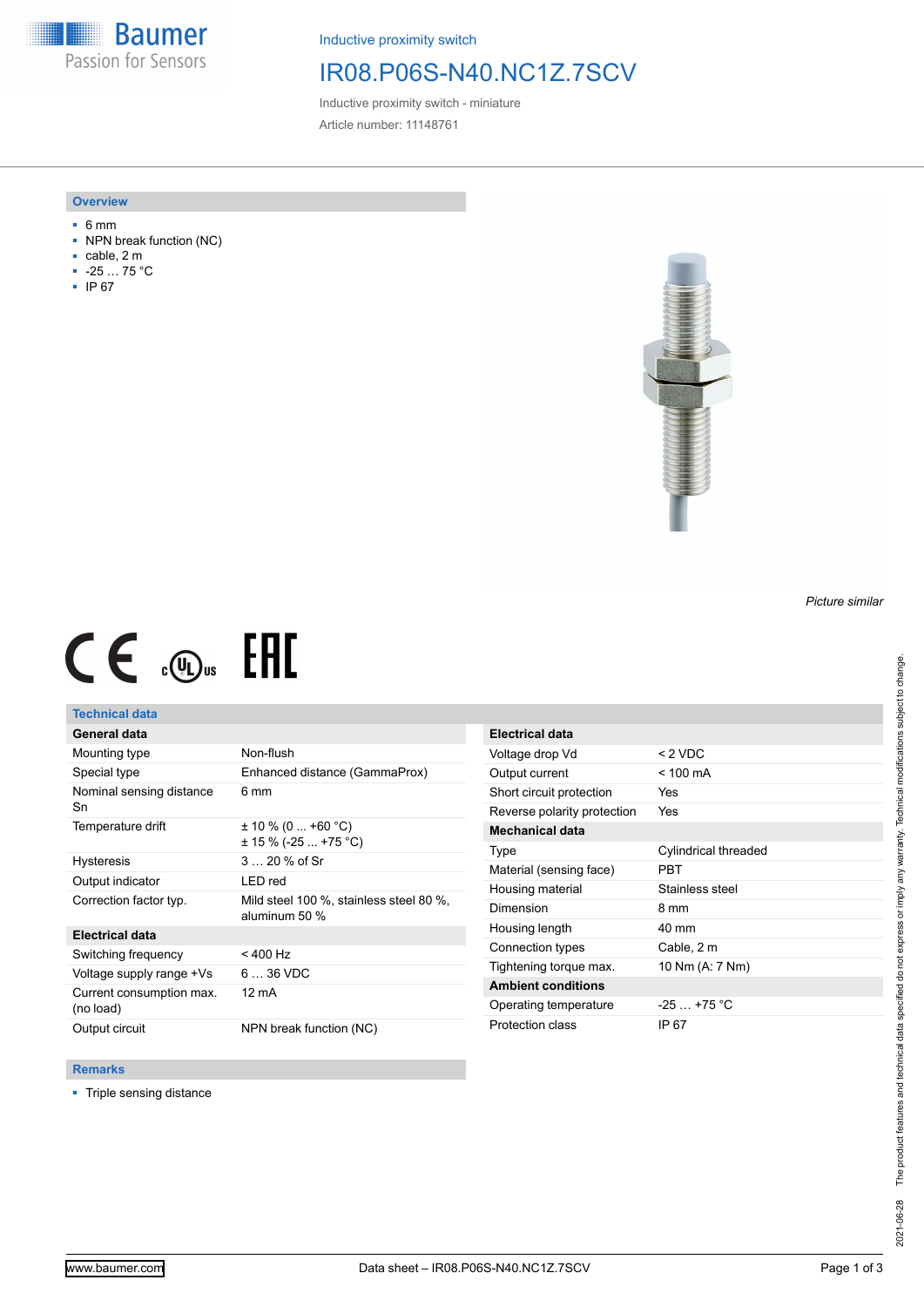

Inductive proximity switch

## IR08.P06S-N40.NC1Z.7SCV

Inductive proximity switch - miniature Article number: 11148761

**Dimension drawing**





**Correction factors for different mounting situation (approx.)**



| Mounting material | Correction factor |
|-------------------|-------------------|
| Mild steel        | $100 \%$          |
| Stainless steel   | $100 \%$          |
| Aluminum          | $100\%$           |



| Mounting material | Correction factor |
|-------------------|-------------------|
| Mild steel        | $110 \%$          |
| Stainless steel   | 95%               |
| Aluminum          | 90%               |



| Mounting material | Correction factor |
|-------------------|-------------------|
| Mild steel        | not possible      |
| Stainless steel   | 95%               |
| Aluminum          | 80%               |